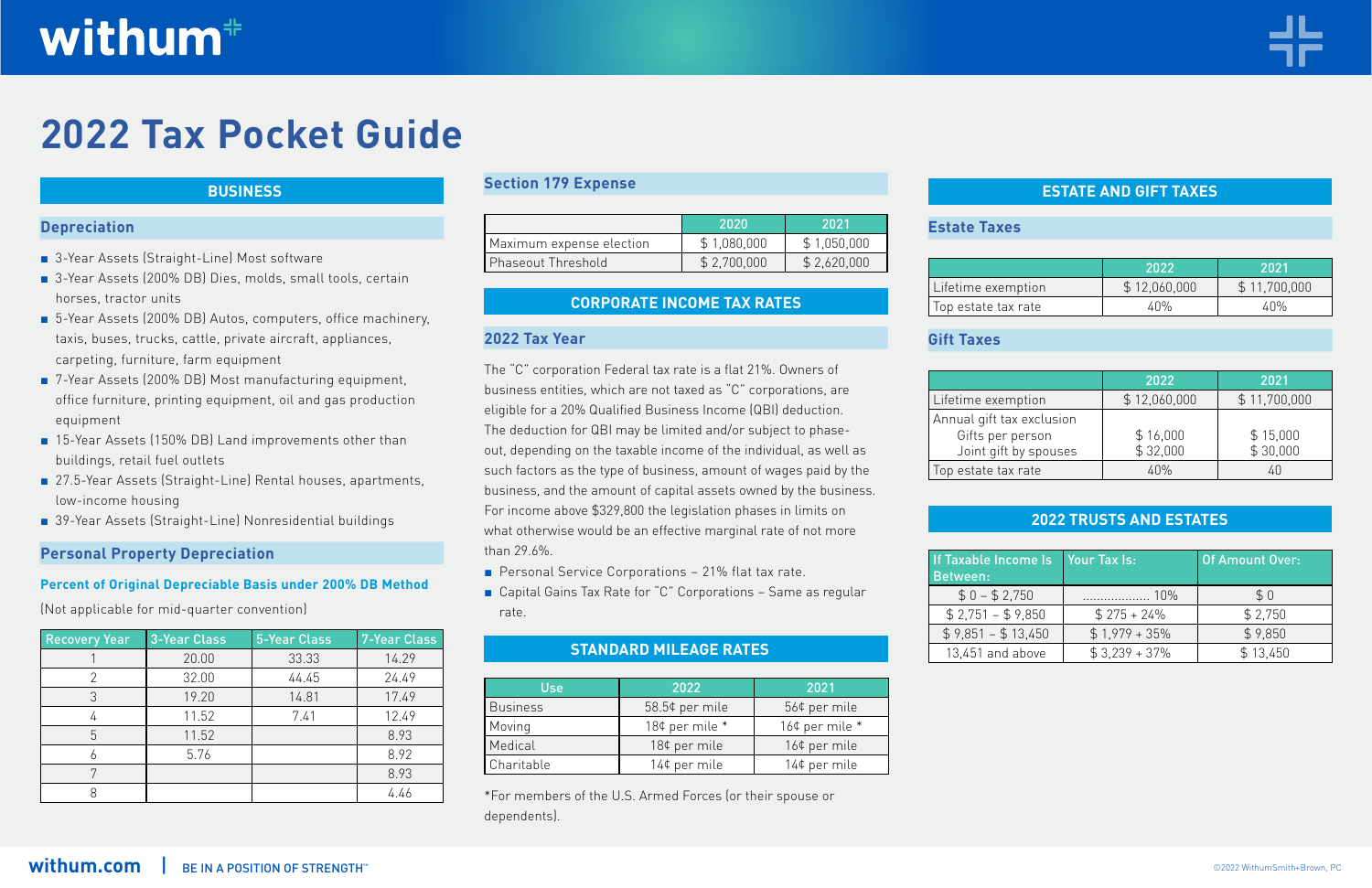1) Capital gain rates may be subject to an additional 3.8% net investment income (i.e., Medicare) tax)

2) Rate for taxpayers in the top income tax bracket. (Middle income tax brackets pay 15%.) Lower tax brackets pay 0% or 15%.

|                               | 2022     | 2021     |
|-------------------------------|----------|----------|
| Married, filing jointly       | \$25,900 | \$25,100 |
| Married, filing separately    | \$12,950 | \$12,550 |
| Single                        | \$12,950 | \$12,550 |
| Head of household             | \$19,400 | \$18,800 |
| Additional - blind or elderly |          |          |
| Single                        | \$1,750  | \$1,700  |
| Married                       | \$1,400  | \$1,350  |

Many itemized deductions were eliminated or restricted starting in 2018

|                            | 2022      | 2021      |
|----------------------------|-----------|-----------|
| Married, filing jointly    | \$118,100 | \$114,600 |
| Married, filing separately | \$59,050  | \$57,300  |
| Single                     | \$75,900  | \$73,600  |
| Head of household          | \$75,900  | \$73,600  |

#### **Joint Married Filers or Surviving Spouse**

| If Taxable Income Is<br><b>Between:</b> | Your Tax Is:      | <b>Of Amount Over:</b> |
|-----------------------------------------|-------------------|------------------------|
| $$0 - $20,550$                          | . 10%             | \$0                    |
| $$20,551 - $83,550$                     | $$2,055 + 12\%$   | \$20,550               |
| $$83,550 - $178,150$                    | $$9,615 + 22\%$   | \$83,550               |
| $$178,151 - $340,100$                   | $$30,427 + 24\%$  | \$178,150              |
| $$340,101 - $431,900$                   | $$69,295 + 32\%$  | \$340,100              |
| $$431,901 - $647,850$                   | $$98,671 + 35\%$  | \$431,900              |
| \$647,851 and above                     | $$174,254 + 37\%$ | \$647,850              |

# **Married Filing Separately**

| If Taxable Income Is<br><b>Between:</b> | Your Tax Is:     | <b>Of Amount Over:</b> |
|-----------------------------------------|------------------|------------------------|
| $$0 - $10,275$                          |                  | \$0                    |
| $$10,276 - $41,775$                     | $$1,028 + 12\%$  | \$10,275               |
| $$41,776 - $89,075$                     | $$4.808 + 22\%$  | \$41,775               |
| $$89,076 - $170,050$                    | $$15,214 + 24\%$ | \$89,075               |
| $$170,051 - $215,950$                   | $$34,648 + 32\%$ | \$170,050              |
| $$215,951 - $323,925$                   | $$49,336 + 35\%$ | \$215,950              |
| \$323,926 and above                     | $$87,127 + 37\%$ | \$323,925              |

| <b>Holding Period</b>                 | <b>Top Capital Gains Rate</b> |                       |
|---------------------------------------|-------------------------------|-----------------------|
| 12 months or less                     | $37%$ <sup>1</sup>            | $37\%$ <sup>1</sup>   |
| More than 12 months                   | $20\%$ <sup>1,2</sup>         | $20\%$ <sup>1,2</sup> |
| Depreciation recapture on real estate | 25%                           | 25%                   |
| Collectibles and certain small        | 28%                           | 28%                   |
| business stock                        |                               |                       |

# **Single**

| <b>If Taxable Income Is</b><br><b>Between:</b> | Your Tax Is:      | <b>Of Amount Over:</b> |
|------------------------------------------------|-------------------|------------------------|
| $$0 - $10,275$                                 |                   | \$0                    |
| $$10,276 - $41,775$                            | $$1,028 + 12\%$   | \$10,275               |
| $$41,776 - $89,075$                            | $$4.808 + 22\%$   | \$41,775               |
| $$89,076 - $170,050$                           | $$15,214 + 24\%$  | \$89,075               |
| $$170,051 - $215,950$                          | $$34,648 + 32\%$  | \$170,050              |
| $$215,951 - $539,900$                          | $$49,336 + 35\%$  | \$215,950              |
| \$539,901 and above                            | $$162,718 + 37\%$ | \$539,900              |

# **Head of Household**

| If Taxable Income Is  | Your Tax Is:      | <b>Of Amount Over:</b> |
|-----------------------|-------------------|------------------------|
| <b>Between:</b>       |                   |                        |
| $$0 - $14,650$        | . 10%             | \$0                    |
| $$14,651 - $55,900$   | $$1,465 + 12\%$   | \$14,650               |
| $$55,901 - $89,050$   | $$6,415 + 22\%$   | \$55,900               |
| $$89,051 - $170,050$  | $$13,708 + 24\%$  | \$89,050               |
| $$170,051 - $215,950$ | $$33,148 + 32\%$  | \$170,050              |
| $$215,951 - $539,900$ | $$47,836 + 35\%$  | \$215,950              |
| \$539,901 and above   | $$161,219 + 37\%$ | \$539,900              |

#### **2022 Qualified Dividend Income is 0%, 15% or 20% (plus a 3.8% Medicare Surtax on the 20% bracket) depending on your taxable income and filing status.**

Note: Tax amounts have been round up to nearest dollar.

# **Joint Married Filers or Surviving Spouse**

| If Taxable Income Is<br><b>Between:</b> | <b>Your Tax Is:</b> | <b>Of Amount Over:</b> |
|-----------------------------------------|---------------------|------------------------|
| $$0 - $19,900$                          | 10%                 | \$0                    |
| $$19,901 - $81,050$                     | $$1,990 + 12\%$     | \$19,900               |
| $$81,051 - $172,750$                    | $$9,328 + 22\%$     | \$81,050               |
| $$172,751 - $329,850$                   | $$29,502 + 24\%$    | \$172,750              |
| $$329,851 - $418,850$                   | $$67,206 + 32\%$    | \$329,850              |
| $$418,851 - $628,300$                   | $$95,686 + 35\%$    | \$418,850              |
| \$628,301 and above                     | $$168,994 + 37\%$   | \$628,300              |



### **CAPITAL GAIN — 2022 & 2021 2022 INDIVIDUAL INCOME TAX RATES\***

# **STANDARD DEDUCTION**

### **ALTERNATIVE MINIMUM TAX**

# **2021 INDIVIDUAL INCOME TAX RATES\***